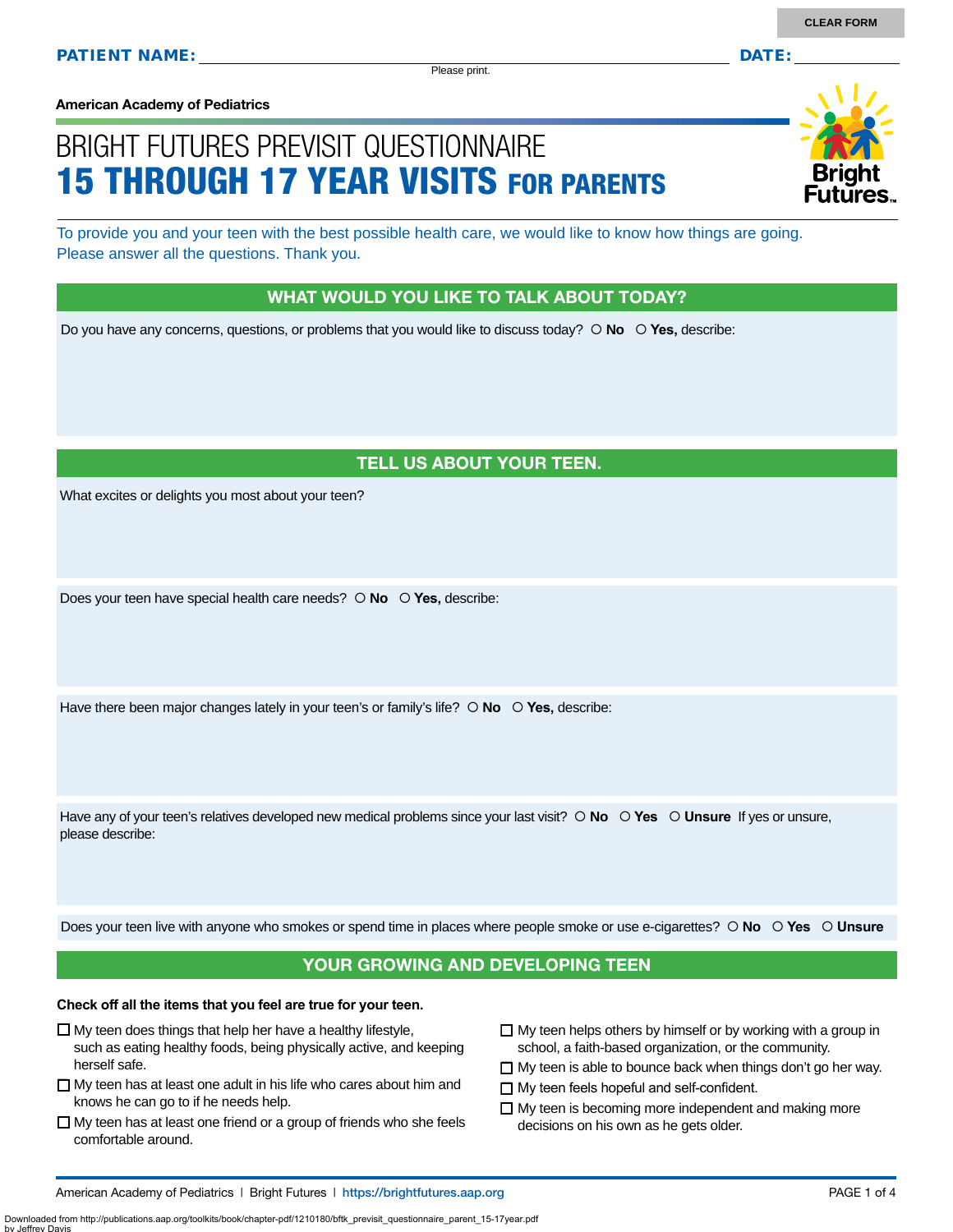# 15 THROUGH 17 YEAR VISITS FOR PARENTS

## RISK ASSESSMENT

| Anemia                                                      | Does your teen's diet include iron-rich foods, such as meat, iron-fortified cereals, or beans?                                                                                                                              | O Yes         | O No   | O Unsure |
|-------------------------------------------------------------|-----------------------------------------------------------------------------------------------------------------------------------------------------------------------------------------------------------------------------|---------------|--------|----------|
|                                                             | Has your teen ever been diagnosed with iron deficiency anemia?                                                                                                                                                              | O No          | O Yes  | O Unsure |
|                                                             | Does your family ever struggle to put food on the table?                                                                                                                                                                    | O No          | O Yes  | O Unsure |
|                                                             | If your teen is female, does she have excessive menstrual bleeding or other blood loss?                                                                                                                                     | O No          | O Yes  | O Unsure |
|                                                             | If your teen is female, does her period last more than 5 days?                                                                                                                                                              | O No          | O Yes  | O Unsure |
|                                                             | Does your teen have parents, grandparents, or aunts or uncles who have had a stroke or<br>heart problem before age 55 (males) or 65 (females)?                                                                              | $\circ$ No    | O Yes  | O Unsure |
| <b>Dyslipidemia</b>                                         | Does your teen have a parent with an elevated blood cholesterol level (240 mg/dL or higher)<br>or who is taking cholesterol medication?                                                                                     | O No          | O Yes  | O Unsure |
| <b>Hearing</b>                                              | Do you have concerns about how your teen hears?                                                                                                                                                                             | O No          | O Yes  | O Unsure |
| Oral health                                                 | Does your teen's primary water source contain fluoride?                                                                                                                                                                     | O Yes         | $O$ No | O Unsure |
| <b>Sexually</b><br>transmitted<br>infections/<br><b>HIV</b> | Teens who are sexually active are at risk of acquiring sexually transmitted infections,<br>including HIV. Teens who use injection drugs are at risk of acquiring HIV. Are you concerned<br>that your teen might be at risk? | $O$ No        | O Yes  | O Unsure |
|                                                             | Is your teen infected with HIV?                                                                                                                                                                                             | O No          | O Yes  | O Unsure |
| <b>Tuberculosis</b>                                         | Was your teen or any household member born in, or has he or she traveled to, a country<br>where tuberculosis is common (this includes countries in Africa, Asia, Latin America, and<br>Eastern Europe)?                     | O No          | O Yes  | O Unsure |
|                                                             | Has your teen had close contact with a person who has tuberculosis disease or who has had<br>a positive tuberculosis test result?                                                                                           | O No          | O Yes  | O Unsure |
|                                                             | Do you have concerns about how your teen sees?                                                                                                                                                                              | O No          | O Yes  | O Unsure |
| <b>Vision</b>                                               | Does your teen have trouble with near or far vision?                                                                                                                                                                        | $\bigcirc$ No | O Yes  | O Unsure |
|                                                             | Has your teen ever failed a school vision screening test?                                                                                                                                                                   | $\bigcirc$ No | O Yes  | O Unsure |
|                                                             | Does your teen tend to squint?                                                                                                                                                                                              | $\bigcirc$ No | O Yes  | O Unsure |

### ANTICIPATORY GUIDANCE

#### How are things going for you, your teen, and your family?

#### YOUR FAMILY'S HEALTH AND WELL-BEING

| <b>Interpersonal Violence (Fighting and Bullying)</b>                                               |      |               |             |               |
|-----------------------------------------------------------------------------------------------------|------|---------------|-------------|---------------|
| Are there frequent reports of violence in your community or school?                                 |      | $O$ No        | O Sometimes | O Yes         |
| Is your teen involved in that violence?                                                             |      | $\bigcirc$ No | O Sometimes | O Yes         |
| Has your teen ever been threatened with physical harm or been injured in a fight?                   |      | $\circ$ No    | O Sometimes | O Yes         |
| Has your teen bullied others?                                                                       |      | O No          | O Sometimes | O Yes         |
| Has your teen been suspended from school because of fighting, bullying, or carrying a weapon?       |      | $O$ No        | O Sometimes | O Yes         |
| Do you know your teen's friends and the activities they participate in or attend?                   |      | O Yes         | O Sometimes | $\circ$ No    |
| If your teen is in a relationship, is it respectful?                                                | O NA | O Yes         | O Sometimes | $\bigcirc$ No |
| Would your teen tell you if someone pressured or forced her to have sex?                            |      | O Yes         | O Sometimes | $\circ$ No    |
| <b>Living Situation and Food Security</b>                                                           |      |               |             |               |
| Do you have concerns about your living situation?                                                   |      | O No          | O Sometimes | O Yes         |
| In the past 12 months, did you worry that your food would run out before you got money to buy more? |      | O No          | O Sometimes | O Yes         |
| In the past 12 months, did the food you bought not last, and you did not have money to buy more?    |      | $O$ No        | O Sometimes | O Yes         |
| <b>Alcohol and Drugs</b>                                                                            |      |               |             |               |
| Is there anyone in your teen's life whose alcohol or drug use concerns you?                         |      | $O$ No        | O Sometimes | O Yes         |

American Academy of Pediatrics | Bright Futures | https:/[/brightfutures.aap.org](https://brightfutures.aap.org/Pages/default.aspx) | Namerican Academy of PAGE 2 of 4

Downloaded from http://publications.aap.org/toolkits/book/chapter-pdf/1210180/bftk\_previsit\_questionnaire\_parent\_15-17year.pdf by Jeffrey I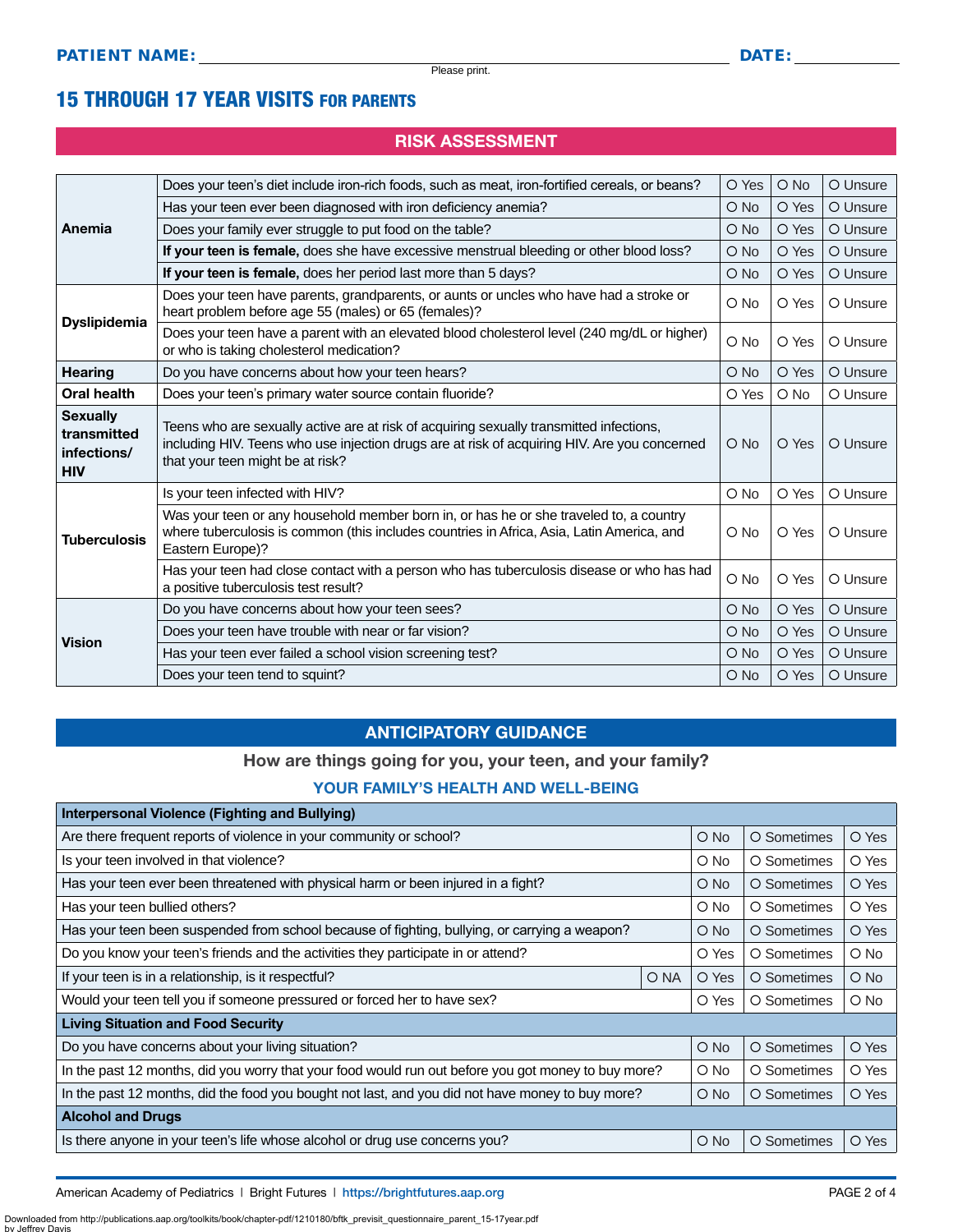**Healthy Teeth**

# 15 THROUGH 17 YEAR VISITS FOR PARENTS

#### YOUR FAMILY'S HEALTH AND WELL-BEING (*CONTINUED*)

| <b>Connectedness With Family and Peers</b>                      |       |             |               |  |  |
|-----------------------------------------------------------------|-------|-------------|---------------|--|--|
| Does your family get along well with each other?                | O Yes | O Sometimes | $\bigcirc$ No |  |  |
| Does your family do things together?                            | O Yes | O Sometimes | $O$ No        |  |  |
| Does your teen have chores or responsibilities at home?         | O Yes | O Sometimes | $\bigcirc$ No |  |  |
| Do you set clear rules and expectations for your teen?          | O Yes | O Sometimes | O No          |  |  |
| <b>Connectedness With Community</b>                             |       |             |               |  |  |
| Does your teen have interests outside of school?                | O Yes | O Sometimes | $\bigcirc$ No |  |  |
| Are there things your teen does that you are proud of?          | O Yes | O Sometimes | $\bigcirc$ No |  |  |
| <b>School Performance</b>                                       |       |             |               |  |  |
| Does your teen get to school on time?                           | O Yes | O Sometimes | O No          |  |  |
| Does your teen attend school almost every day?                  | O Yes | O Sometimes | O No          |  |  |
| Do you recognize your teen's successes and support his efforts? | O Yes | O Sometimes | $\bigcirc$ No |  |  |
| Does your teen have plans for after high school?                | O Yes | O Sometimes | $\circ$ No    |  |  |
| <b>Coping With Stress and Decision-making</b>                   |       |             |               |  |  |
| Have you talked with your teen about ways to deal with stress?  | O Yes | O Sometimes | $O$ No        |  |  |
| Do you help your teen make decisions and solve problems?        | O Yes | O Sometimes | $\circ$ No    |  |  |

#### YOUR GROWING AND CHANGING TEEN

| <b>Health</b> reefi                                                                                                                             |               |             |               |
|-------------------------------------------------------------------------------------------------------------------------------------------------|---------------|-------------|---------------|
| Does your teen see the dentist regularly?                                                                                                       | O Yes         | O Sometimes | $O$ No        |
| Do you have trouble getting dental care?                                                                                                        | O No          | O Sometimes | O Yes         |
| <b>Body Image</b>                                                                                                                               |               |             |               |
| Do you have any concerns about your teen's weight, eating habits, or physical activity?                                                         | $\bigcirc$ No | O Sometimes | O Yes         |
| Does your teen talk about getting fat or dieting to lose weight?                                                                                | O No          | O Sometimes | O Yes         |
| <b>Healthy Eating</b>                                                                                                                           |               |             |               |
| Do you think your teen eats healthy foods?                                                                                                      | O Yes         | O Sometimes | $O$ No        |
| Do you have any difficulty getting healthy food for your family?                                                                                | $\circ$ No    | O Sometimes | O Yes         |
| Do you eat meals together as a family?                                                                                                          | O Yes         | O Sometimes | $\bigcirc$ No |
| <b>Physical Activity and Sleep</b>                                                                                                              |               |             |               |
| Is your teen physically active at least 1 hour a day? This includes running, playing sports, or doing<br>physically active things with friends. | O Yes         | O Sometimes | $O$ No        |
| Are there opportunities to safely exercise outside in your neighborhood?                                                                        | O Yes         | O Sometimes | $O$ No        |
| Do you and your teen participate in physical activities together?                                                                               | O Yes         | O Sometimes | $O$ No        |
| How much time does your teen spend on recreational screen time each day?                                                                        | hours         |             |               |
| Does your teen have a TV, computer, tablet, or smartphone in his bedroom?                                                                       | $\bigcirc$ No | O Sometimes | O Yes         |
| Has your family made a media use plan to help everyone balance time spent on media with other family<br>and personal activities?                | O Yes         | O Sometimes | O No          |
| Does your teen have a regular bedtime?                                                                                                          | O Yes         | O Sometimes | $O$ No        |
| Do you think your teen gets enough sleep?                                                                                                       | O Yes         | O Sometimes | O No          |
|                                                                                                                                                 |               |             |               |

### YOUR TEEN'S EMOTIONAL WELL-BEING

| <b>Mood and Mental Health</b>                                                                       |               |             |       |  |
|-----------------------------------------------------------------------------------------------------|---------------|-------------|-------|--|
| Have you noticed any changes in your teen's weight, sleep habits, or behaviors?                     | $\bigcirc$ No | O Sometimes | O Yes |  |
| Is your teen frequently irritable?                                                                  | $\bigcirc$ No | O Sometimes | O Yes |  |
| Do you have concerns about your teen's emotional health, such as being frequently sad or depressed? | $O$ No        | O Sometimes | O Yes |  |
| Do you think your teen worries too much or appears overly anxious?                                  | $\bigcirc$ No | O Sometimes | O Yes |  |

American Academy of Pediatrics | Bright Futures | https:/[/brightfutures.aap.org](https://brightfutures.aap.org/Pages/default.aspx) PAGE 3 of 4